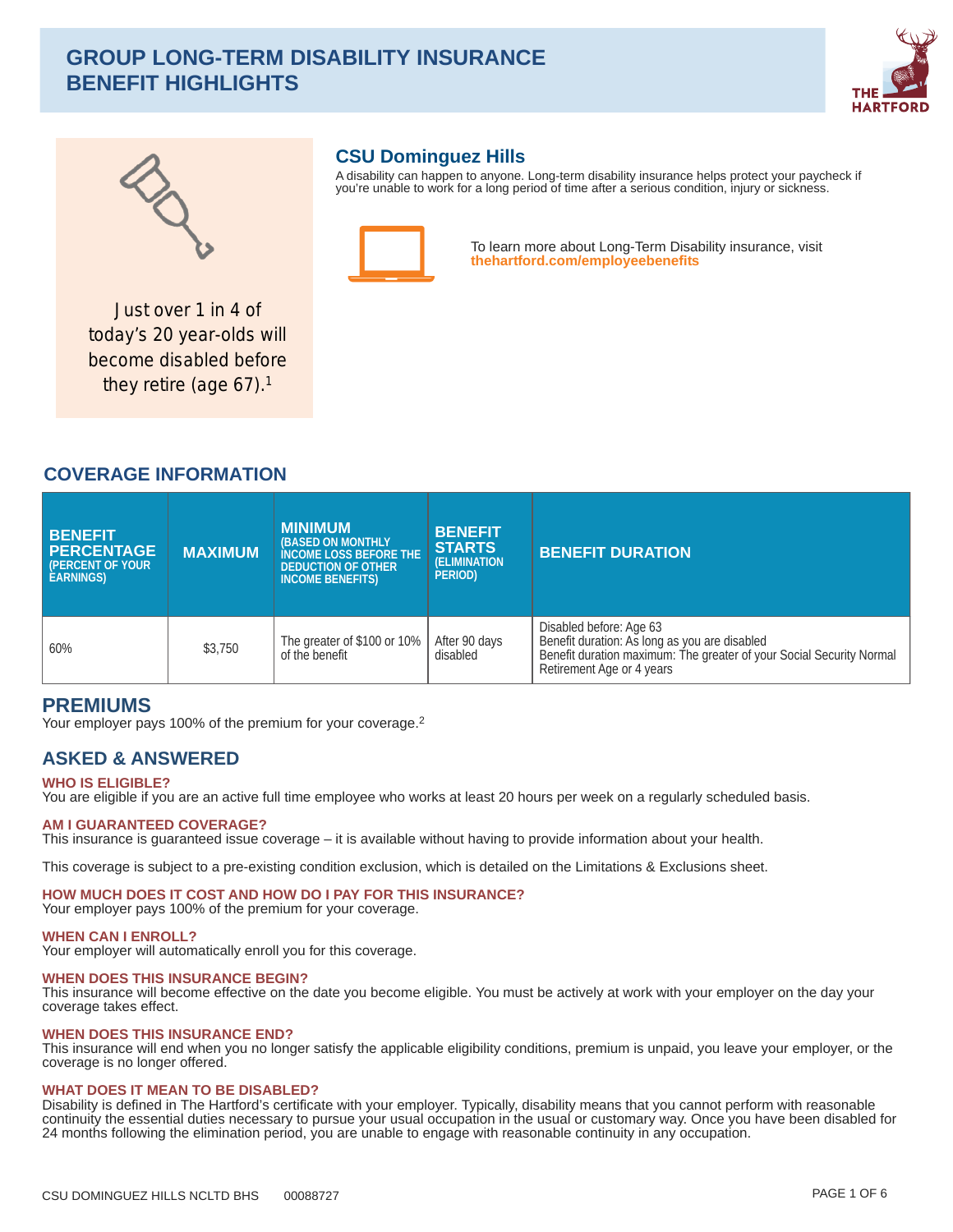Pre-disability earnings is your regular monthly rate of pay, not counting commissions, bonuses, overtime pay or any other fringe benefit or extra compensation.

<sup>1</sup>U.S. Social Security Administration Fact Sheet. Web. 30 June 2017 https://www.ssa.gov/news/press/factsheets/basicfact-alt.pdf<br><sup>2</sup>Rates and/or benefits may be changed.<br><sup>3</sup>The Long Term Disability policy contains a Pre-Ex

Prepare. Protect. Prevail. With The Hartford. ®

The Hartford® is The Hartford Financial Services Group, Inc. and its subsidiaries, including issuing companies Hartford Life Insurance Company and Hartford Life and Accident Insurance Company. Home Office is Hartford,<br>CT.

This Benefit Highlights document explains the general purpose of the insurance described, but in no way changes or affects the policy as actually issued. In the event of a discrepancy between this document and the policy,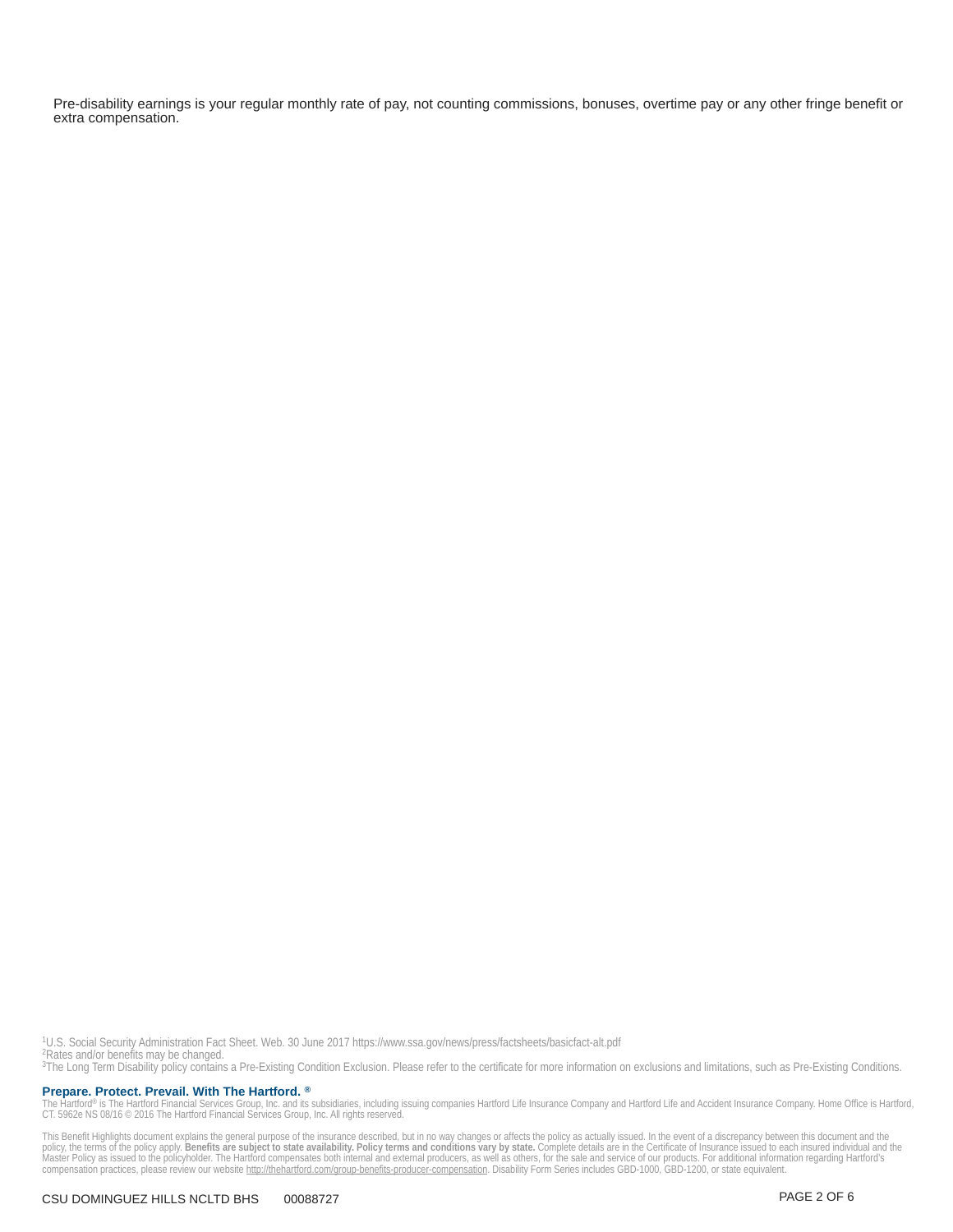# **B ASIC GROUP TERM LIFE and ACCIDENTAL DEATH & D ISMEMBERMENT INSURANCE BENEFIT HIGHLIGHTS**





Approximately 50 million they need more life insurance (40 percent of households).<sup>1</sup>

# **CSU Dominguez Hills**

The group term Life and Accidental Death and Dismemberment (AD&D) insurance available through your employer gives extra protection that you and your family may need. Life and AD&D insurance offers financial protection by providing you coverage in case of an untimely death or an accident that destroys your income-earning ability. Life benefits are disbursed to your beneficiaries in a lump sum in the event of your death.



To learn more about Life and AD&D insurance, visit households recognize **[thehartford.com/employeebene](https://www.thehartford.com/employeebenefits)fits**

# **COVERAGE INFORMATION**

|          | <b>APPLICANT LIFE COVERAGE</b>                 | <b>AD&amp;D COVERAGE</b> |
|----------|------------------------------------------------|--------------------------|
| Employee | Benefit: 1 times earnings<br>Maximum: \$75,000 | AD&D: Included           |

## **AD&D BENEFITS – PERCENT OF COVERAGE AMOUNT PER ACCIDENT**

Covered accidents or death can occur up to 365 days after the accident. The total benefit for all losses due to the same accident will not exceed 100% of your coverage amount.

| <b>LOSS FROM ACCIDENT</b>                                                  | <b>COVERAGE</b> |
|----------------------------------------------------------------------------|-----------------|
| Life                                                                       | 100%            |
| Both Hands or Both Feet or Sight of Both Eyes                              | 100%            |
| One Hand and One Foot                                                      | 100%            |
| Speech and Hearing in Both Ears                                            | 100%            |
| Either Hand or Foot and Sight of One Eye                                   | 100%            |
| Movement of Both Upper and Lower Limbs (Quadriplegia)                      | 100%            |
| Movement of Both Lower Limbs (Paraplegia)                                  | 75%             |
| Movement of Three Limbs (Triplegia)                                        | 75%             |
| Movement of the Upper and Lower Limbs of One Side of the Body (Hemiplegia) | 50%             |
| Either Hand or Foot                                                        | 50%             |
| Sight of One Eye                                                           | 50%             |
| Speech or Hearing in Both Ears                                             | 50%             |
| Movement of One Limb (Uniplegia)                                           | 25%             |
| Thumb and Index Finger of Either Hand                                      | 25%             |

## **PREMIUMS**

Your employer pays 100% of the premium for your coverage.<sup>3</sup>

## **ASKED & ANSWERED**

#### **WHO IS ELIGIBLE?** You are eligible if you are an active full time employee who works at least 20 hours per week on a regularly scheduled basis.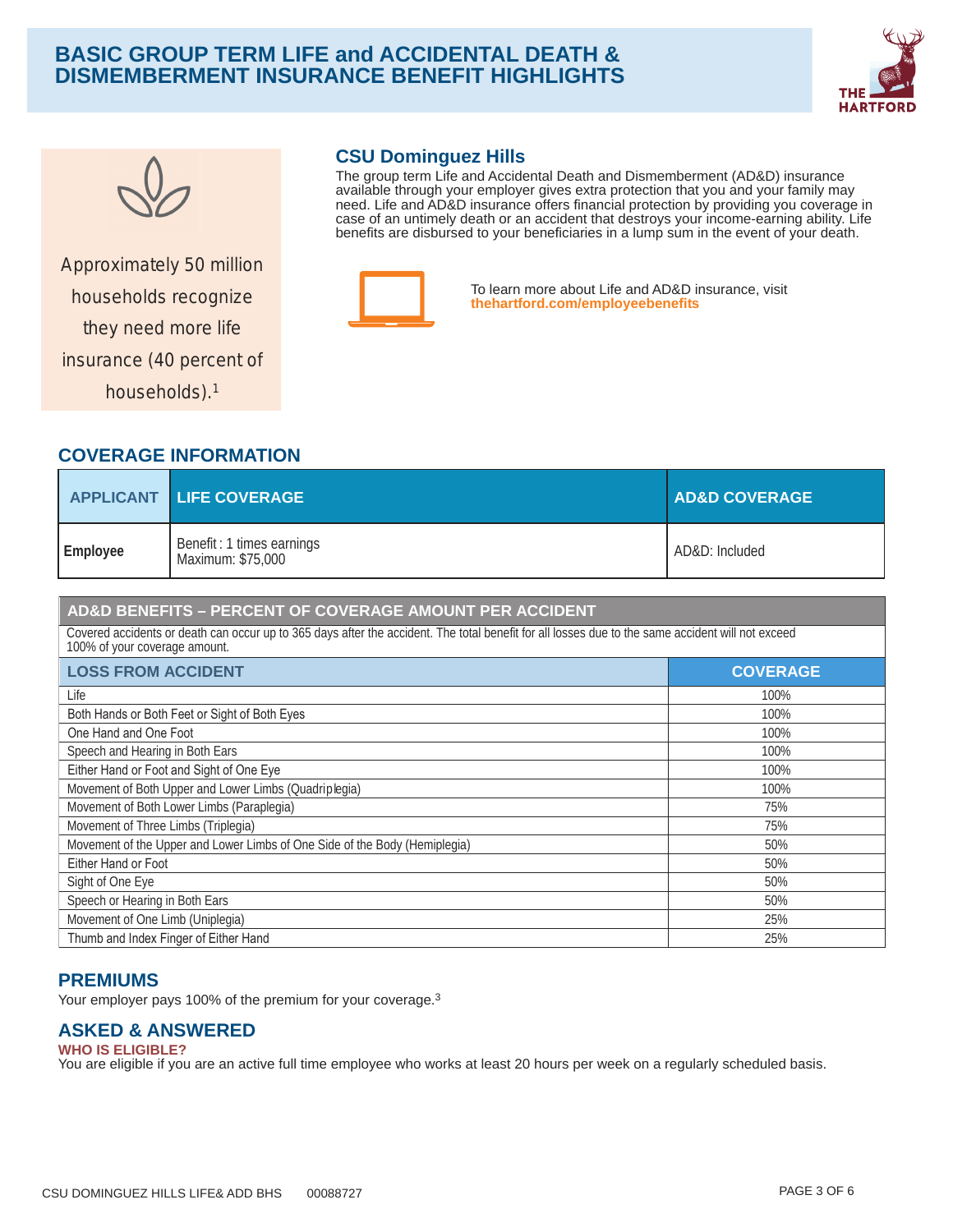#### **AM I GUARANTEED COVERAGE?**

This insurance is guaranteed issue coverage - it is available without having to provide information about your health.

AD&D is available without having to provide information about your health.

#### HOW MUCH DOES IT COST AND HOW DO I PAY FOR THIS INSURANCE?

Your employer pays 100% of the premium for your (employee) coverage.<sup>2</sup>

#### **WHEN CAN I ENROLL?**

Your employer will automatically enroll you for this coverage. If you have not already done so, you must designate a beneficiary.

#### **WHEN DOES THIS INSURANCE BEGIN?**

This insurance will become effective for you on the date you become eligible.

You must be actively at work with your employer on the day your coverage takes effect.

#### **WHEN DOES THIS INSURANCE END?**

This insurance will end when you no longer satisfy the applicable eligibility conditions, premium is unpaid, you are no longer are actively working, you leave your employer, or the coverage is no longer offered.

### CAN I KEEP THIS INSURANCE IF I LEAVE MY EMPLOYER OR AM NO LONGER A MEMBER OF THIS GROUP?

Yes, you can take this life coverage with you. Coverage may be continued for you under a group portability certificate or an individual conversion life certificate. The specific terms and qualifying events for conversion and portability are described in the certificate. Conversion and portability are not available for AD&D coverage.

1LIMRA, Facts About Life 2016. Web. 30 June 2017. < https://www.limra.com/uploadedFiles/limra.com/LIMRA\_Root/Posts/PR/\_Media/PDFs/Facts-of-Life-2016.pdf> <sup>3</sup>Rates and/or benefits may be changed.

#### Prepare. Protect. Prevail. With The Hartford. ®

The Hartford® is The Hartford Financial Services Group, Inc. and its subsidiaries, including issuing companies Hartford Life Insurance Company and Hartford Life and Accident Insurance Company. Home Office is Hartford, CT.

This Benefit Highlights document explains the general purpose of the insurance described, but in no way changes or affects the policy as actually issued. In the event of a discrepancy between this document and the policy, practices, please review our website http://thehartford.com/group-benefits-producer-compensation. Life Form Series includes GBD-1000, GBD-1100, or state equivalent.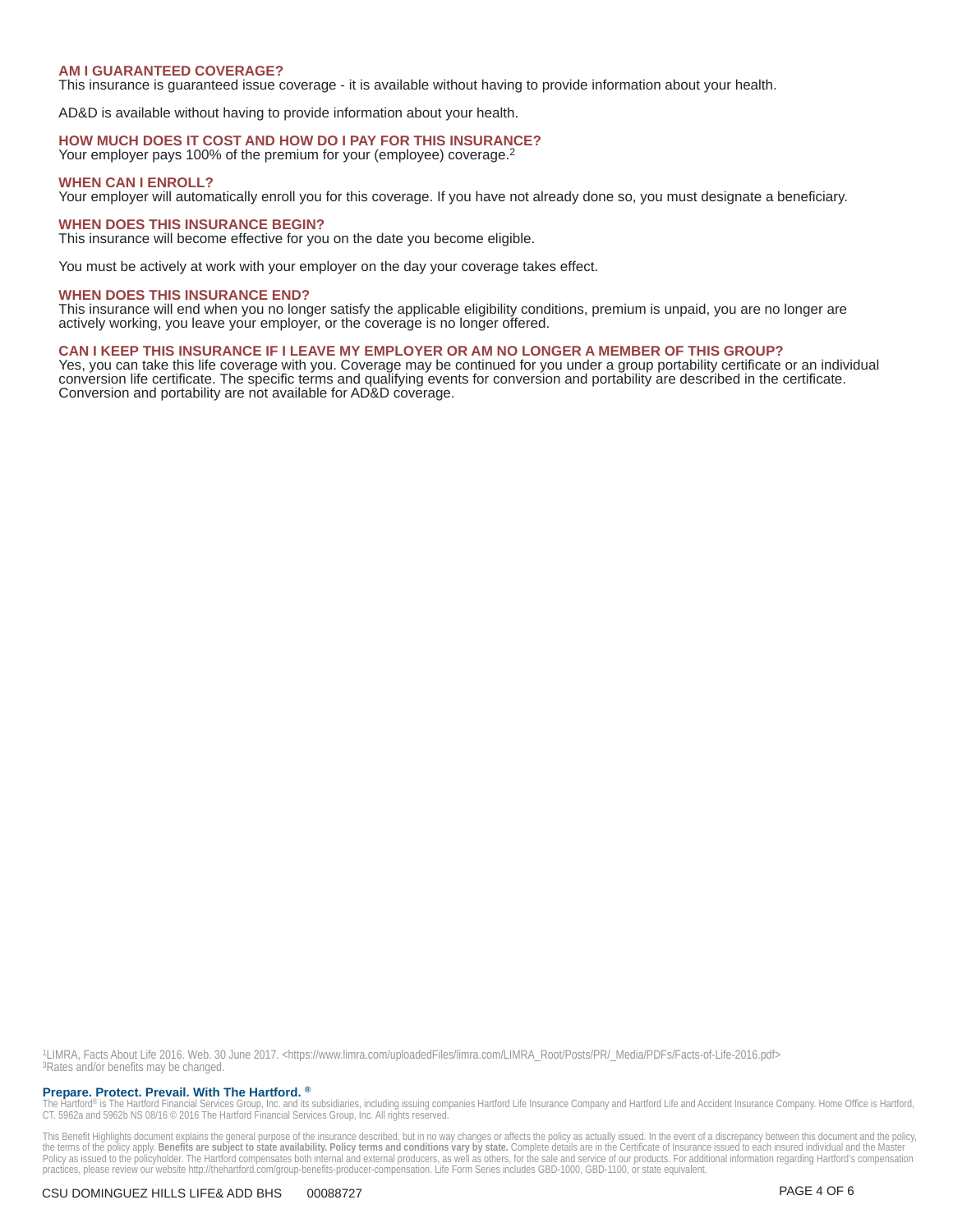# **LIMITATIONS & EXCLUSIONS**



This insurance coverage includes certain limitations and exclusions. The certificate details all provisions, limitations, and exclusions for this insurance coverage. A copy of the certificate can be obtained from your employer.

#### **GROUP LIFE INSURANCE**

**GENERAL LIMITATIONS AND EXCLUSIONS** 

.<br>Your benefit will reduce by 35% at age 65, and then by 65% at age 70, by 75% at age 75, and by 85% at age 80. . You must be a citizen or legal resident of the United States, its territories and protectorates.

5962a NS 08/16 © 2016. The Hartford Financial Services Group, Inc. All rights reserved. Life Form Series includes GBD-1000, GBD-1100, or state equivalent.

## **GROUP ACCIDENTAL DEATH & DISMEMBERMENT INSURANCE**

#### **GENERAL LIMITATIONS AND EXCLUSIONS**

-Your benefit will reduce by 35% at age 65, and then by 65% at age 70, by 75% at age 75, and by 85% at age 80.

- . This insurance does not cover losses caused by:
	- ·Sickness; disease; or any treatment for either
	- ·Any infection, except certain ones caused by an accidental cut or wound
	- ·Intentionally self-inflicted injury, suicide or suicide attempt
	- War or act of war, whether declared or not
	- . Injury sustained while in the armed forces of any country or international authority
	- ·Injury sustained on aircraft in certain circumstances
	- •Taking prescription or illegal drugs unless prescribed by or administered by a licensed physician
	- Injury sustained while riding, driving, or testing any motor vehicle for racing
	- Injury sustained while committing or attempting to commit a felony
	- ·Injury sustained while driving while intoxicated

. You must be a citizen or legal resident of the United States, its territories and protectorates.

#### **DEFINITIONS**

-Loss means, with regard to hands and feet, actual severance through or above wrist or ankle joints; with regard to sight, speech or hearing, entire and irrecoverable loss thereof; with<br>regard to thumb and index finger, ac -Injury means bodily injury resulting directly from an accident, independent of all other causes, which occurs while you have coverage.

5962c NS 08/16 © 2016. The Hartford Financial Services Group, Inc. All rights reserved. Accident Form Series includes GBD-1000, GBD-1300, or state equivalent.

#### **GROUP LONG TERM DISABILITY INSURANCE**

## LIMITATIONS AND EXCLUSIONS

**GENERAL EXCLUSIONS** 

•You must be under the regular care of a physician to receive benefits.

-You cannot receive disability insurance benefit payments for disabilities that are caused or contributed to by:

- .War or act of war (declared or not)
- •The commission of, or attempt to commit a felony
- ·An intentionally self-inflicted injury
- PRE-EXISTING CONDITIONS

- -Your insurance excludes the benefits you can receive for pre-existing conditions. In general, if you were diagnosed or received care for a condition before the effective date of your certificate, you will be covered for a disability due to that condition only if:
	- •You have not received treatment for your condition for 3 months before the effective date of your insurance, or
	- . You have been insured under this coverage for 12 months prior to your disability commencing, so you can receive benefits even if you're receiving treatment, or . You have already satisfied the pre-existing condition requ
- 

#### **I IMITATIONS**

- -Mental Illness Limitation. If you are disabled because of Mental Illness, benefits will be payable for a maximum of 24 months in your lifetime, unless at the end of that 24 months, you are confined to a hospital or other place licensed to provide medical care for your disability.
- •Substance Abuse Limitation. If you are disabled because of alcoholism or use of narcotics, sedatives, stimulants, hallucinogens or other similar substance, benefits will be payable for a maximum of 24 months in your lifetime, unless at the end of that 24 months, you are confined to a hospital or other place licensed to provide medical care for your disability.

#### **OFFSETS**

- •Your benefit payments will be reduced by other income you receive or are eligible to receive due to your disability, such as:
	- Social Security disability insurance (please see next section for exceptions)
	- ·Workers' compensation
	- •Other employer-based insurance coverage you may have
	- •Unemployment benefits
	- •Settlements or judgments for income loss
	- •Retirement benefits that your employer fully or partially pays for (such as a pension plan)
- •Your benefit payments will not be reduced by certain kinds of other income, such as:
	- Retirement benefits if you were already receiving them before you became disabled
	- -Retirement benefits that are funded by your after-tax contributions your personal savings, investments, IRAs or Keoghs profit-sharing
	- -Most personal disability policies<br>-Social Security cost-of-living increases
	-

This example is for purposes of illustrating the effect of the benefit reductions and is not intended to reflect the situation of a particular claimant under the Policy:

Insured's monthly [Pre-Disability Earnings/Basic Monthly Pay] \$3,000

Long term disability benefits percentage x 60% Unreduced maximum benefit \$1.800

Less Social Security disability benefit per month - \$900

Less state disability income benefit per month - \$300<br>Total amount of long term disability benefit per month \$600